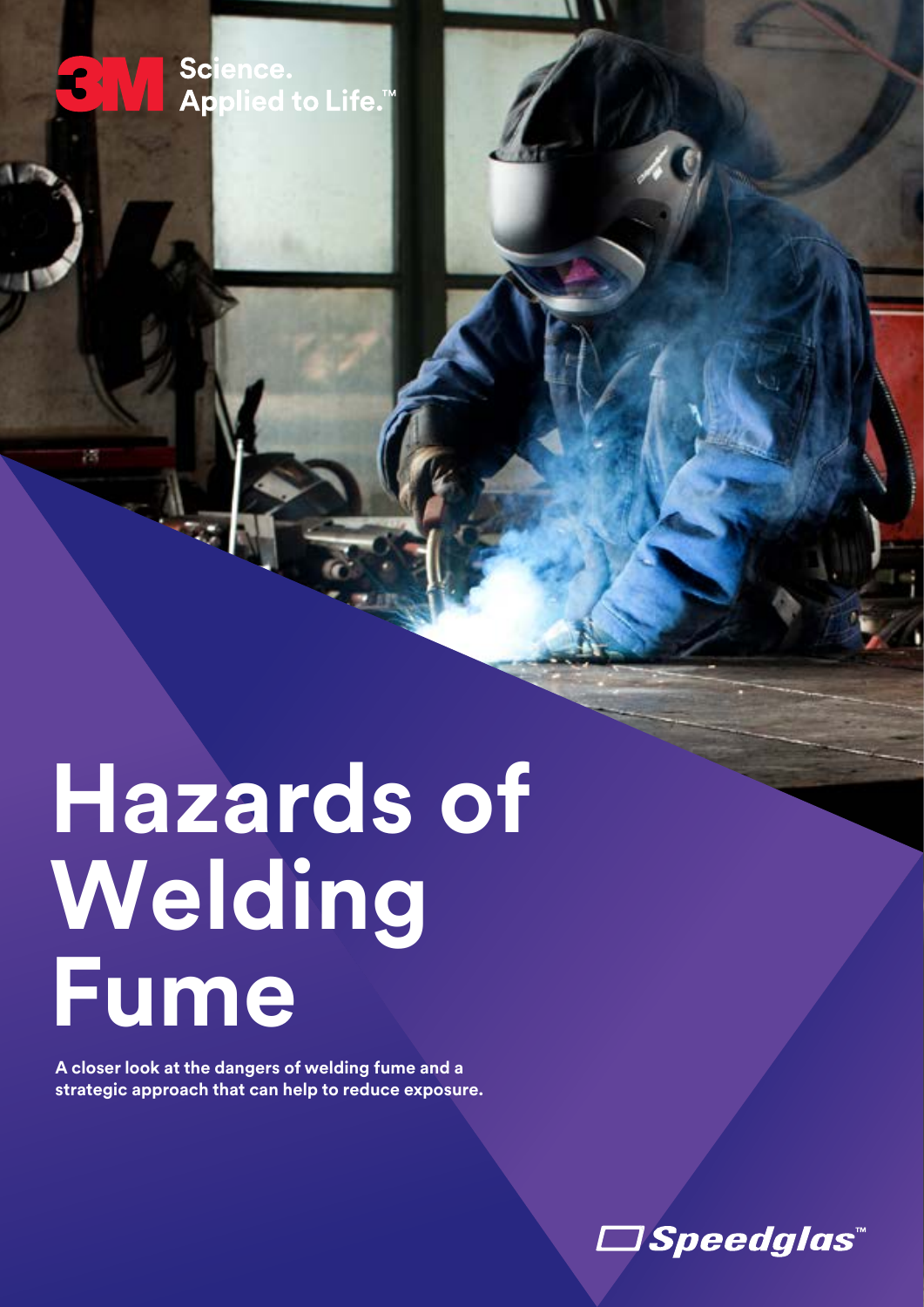Welding is a process that joins selected work pieces together by melting them to form a strong joint. As part of this process, there is an amount of metal fume produced – basically microscopic particles of hot metal and gases that are small enough and buoyant enough to be released from the welding arc and rise in a cloud of metal fume into the workplace air. This fume is then able to be inhaled by the welder or others close to the source. There can be significant exposures to workers if effective controls are not in place, potentially leading to significant short and long term health effects.

Welding fume can contain a mixture of airborne gases that may include oxides of nitrogen (NOx), carbon monoxide (CO), carbon dioxide (CO2), ozone (O3) and shield gases eg argon, helium. The visible part of the fume cloud is mainly particles of metal, metal oxides and flux (if used). The exact level of risk from the fume will depend on what metals are involved in the work eg iron, aluminium, copper, lead, manganese, chromium, nickel, and others. Each of these can have a different toxic effect on the body so exposure needs to be effectively controlled.

The airborne concentrations and total exposure time to these fumes are also significant factors in determining the overall exposure of the welder.

## **What is Welding Fume?**

• Short term exposures to significant levels of welding fume and gases can result in eye, nose and throat irritation, dizziness and nausea. Ozone is a particular cause of this when TIG welding stainless steels and aluminium.

• Long term significant exposure to welding fume can cause lung damage and various types of cancer, including lung, larynx and urinary tract. Chromium (VI), a specific chemical form of chromium can be created during welding of many stainless steels and non-ferrous alloys and is highly toxic and can cause cancer. Certain fumes (zinc is one) may induce metal fume fever, stomach ulcers, kidney damage and nervous system damage. Prolonged exposure to manganese fume can cause Parkinson's–like symptoms.

• Pneumonia - Welders are particularly prone to a lung infection that can lead to severe and sometimes fatal pneumonia. Modern antibiotics usually stops

the infection however in severe cases you could end up in hospital. Pneumonia kills about 2 welders\* in the UK each year. It can affect young welders as well as older people.

• Asthma- this is a common complaint for welders, with components of stainless steel fume containing chromium oxide (CrO3) and Nickel Oxide which cause asthma. For this reason, stainless steel welding fume is considered more harmful than mild steel fume.

• Cancer - In early 2017, welding fume was reclassified from IARC classification Group 2B (possibly carcinogenic to humans) to Group 1 (Carcinogenic to humans). This change was primarily associated with the effects of UV exposure on the skin and eyes and also for lung cancers and limited evidence for kidney cancer from welding fume exposures.

# **Known Health Effects from Welding Exposures**

The Speedglas™ Welding Helmet 9100 FX Air is available with both powered and supplied air respiratory protection. The 9100 FX Air welding helmet is unique in that it provides the welder with a smooth flip-up function that reveals a large 170x100mm curved and clear visor. This feature although perfect for grinding is an important safety feature for respiratory protection as it allows the welder to flip-up the auto-darkening lens after welding so that they have a perfectly clear and uninhibited view of their surroundings while maintaining their desired level of respiratory protection. This encourages the welder to keep their visor in the safe down position as opposed to flipping-up or removing their welding helmet and breaking their positive pressure seal. When this visor is combined with the Speedglas 9100XXi TrueView and Speedglas SideWindows, this helmet gives the welder a view of their surroundings like no other respiratory welding helmet on the market.

# **The 3M™ Speedglas™ Flip-Up Welding Helmet FX Air**

Welders should understand the hazards of the materials they are working with reference to the relevant Safety Data Sheets and identification of size and scale of exposures to welding fume. OH&S Regulations requires employers to provide information and training for workers on exposure to hazardous materials in the workplace.

• Welding surfaces should be as clean as practicable of any coating or oil/grease etc that could potentially increase the overall exposure to airborne concentrations of hazardous particles or vapours.

• Workers should position themselves in respect of the fume source as efficiently as possible to avoid or reduce exposure to the welding fume and gases e.g. welders can try to position themselves to be upwind when welding in open or outdoor

environments. When working inside, welders should take advantage of any natural drafts by positioning themselves to keep fume and gases away from themselves and other workers.

• Local exhaust ventilation systems can be used to remove fume and gases from the welder's breathing zone. Any air extraction system inlet should be located as close to the plume source as possible to

remove the maximum amount of fume and gases. Keep any exhaust points away from other workers. • Investigate consumable options to see if there

are less toxic alternatives or a welding type that produces less fume.

• Use of appropriate respiratory protection equipment.



# **Some strategies that can help to reduce exposure to welding fume:**

There are a number of known health effects that can occur from welding exposures: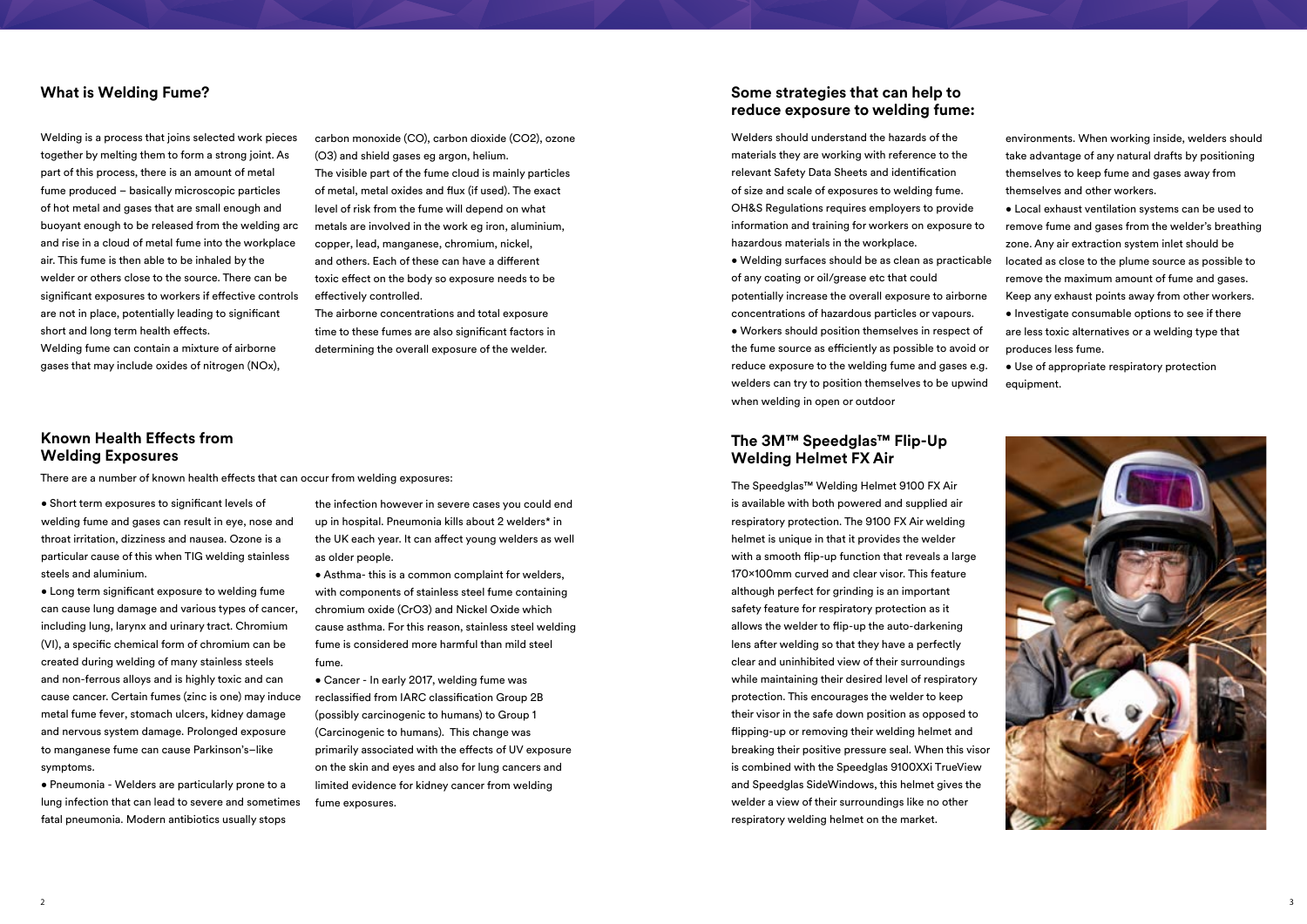### The Speedglas 9100 FX Air with the award winning [3M™ Adflo™ Powered Air Welding Respirator](http://www.awsi.com.au/welding-helmets/3m-speedglas-9100-welding-helmets-with-adflo-powered-air-respirator-papr/3m-speedglas-9100-fx-air-welding-helmet-with-adflo-papr-9100xxi)

has become synonymous with welders powered air respiratory protection and is standard issue for welders on most large projects in Australia. The Adflo<sup>™</sup> PAPR provides the welder with a cooler, cleaner and more comfortable environment supplying air 50 times cleaner than the welder would otherwise be breathing (RMPF of 50). With the right type of filter, the Adflo respirator effectively protects against both particles and gases.

Because you can selectively replace either the particle filter or the gas filter as needed, you don't need to change both filters at the same time. The Adflo PAPR allows flow rates up to 200 litres per minute and is suitable for stick, MIG and TIG welding with aluminium, stainless steel, galvanised steel and many other types of material when used in an area with good ventilation or limited ventilation. A gas filter is required for aluminium and stainless steel in areas with limited ventilation. Powered air is not suitable for confined spaces as defined by AS2865.





# **Welder's Powered Air Respiratory Protection**

The [Speedglas 9100 FX Air is also available](http://www.awsi.com.au/welding-helmets/3m-speedglas-9100-welding-helmets-with-v-500e-supplied-air-respirator-sar/3m-speedglas-9100-fx-air-flip-up-welding-helmet-with-v-500e-sar-9100xxi)  [with supplied air respiratory protection](http://www.awsi.com.au/welding-helmets/3m-speedglas-9100-welding-helmets-with-v-500e-supplied-air-respirator-sar/3m-speedglas-9100-fx-air-flip-up-welding-helmet-with-v-500e-sar-9100xxi) for hot and strenuous welding conditions or where a higher level of respiratory protection is required. The 3M™ Speedglas™ 9100 FX Air with 3M™ Versaflo™ V-500E Supplied Air regulator provides the welder with a required minimum protection factor of 100+. Or in other terms, this system delivers air to the welder that is at least 100 times cleaner than the air in the surrounding environment. With high flow rates up to 300 litres per minute this system when used with a compressor and filtration system is suitable for stick, MIG and TIG welding with aluminium, stainless steel, galvanised steel and many other types of material when used in areas with restricted space. Supplied air is not suitable for confined spaces as defined by AS2865.

# **Welder's Supplied Air Respiratory Protection**

The major differences between welder's powered air and supplied air respiratory protection are as follows:

• Required Minimum Protection Factor (RMPF) - The Adflo powered air respirator provides a RMPF of 50 while a supplied air set-up provides a RMPF of 100+. To put this into perspective, disposable and reusable respirators provide a RMPF of 10 and this is only on the proviso they are fitted correctly.

• Flow Rates - The Adflo powered air respirator provides flow rates from 170 litres per minute to 200 litres per minute whereas the supplied air set-up can provide flow rates from 170-300 litres per minute.

• Mobility - A supplied air regulator is attached to a hose which is connected to a filtration system that is connected to a compressor by a second hose. Therefore when using supplied air respiratory protection the welder's mobility is limited to the length of the hose connected to the filtration system. In contrast the slim and light profile of the Adflo PAPR provides complete mobility to the welder.



• Run time & charging - The Adflo powered air purifying respirator has a battery run time of 8 hours with the standard battery and 12 hours with the heavy duty battery. The new Adflo battery with Rapid Charge (RC) charges from 0-80% capacity in one hour. The supplied air regulator obviously requires no charging.

- Cost Although cost shouldn't be a consideration when determining the suitable level of respiratory protection, unfortunately many companies still put
- cost above the health of their welders. However, over time both powered air and supplied air systems can be more cost effective to run than disposable and reusable respiratory protection.

Note that powered or supplied respirators must never be used in atmospheres immediately

dangerous to life or health (IDLH). Always consult your safety engineer or occupational hygienist.

# **Powered or Supplied Air?**